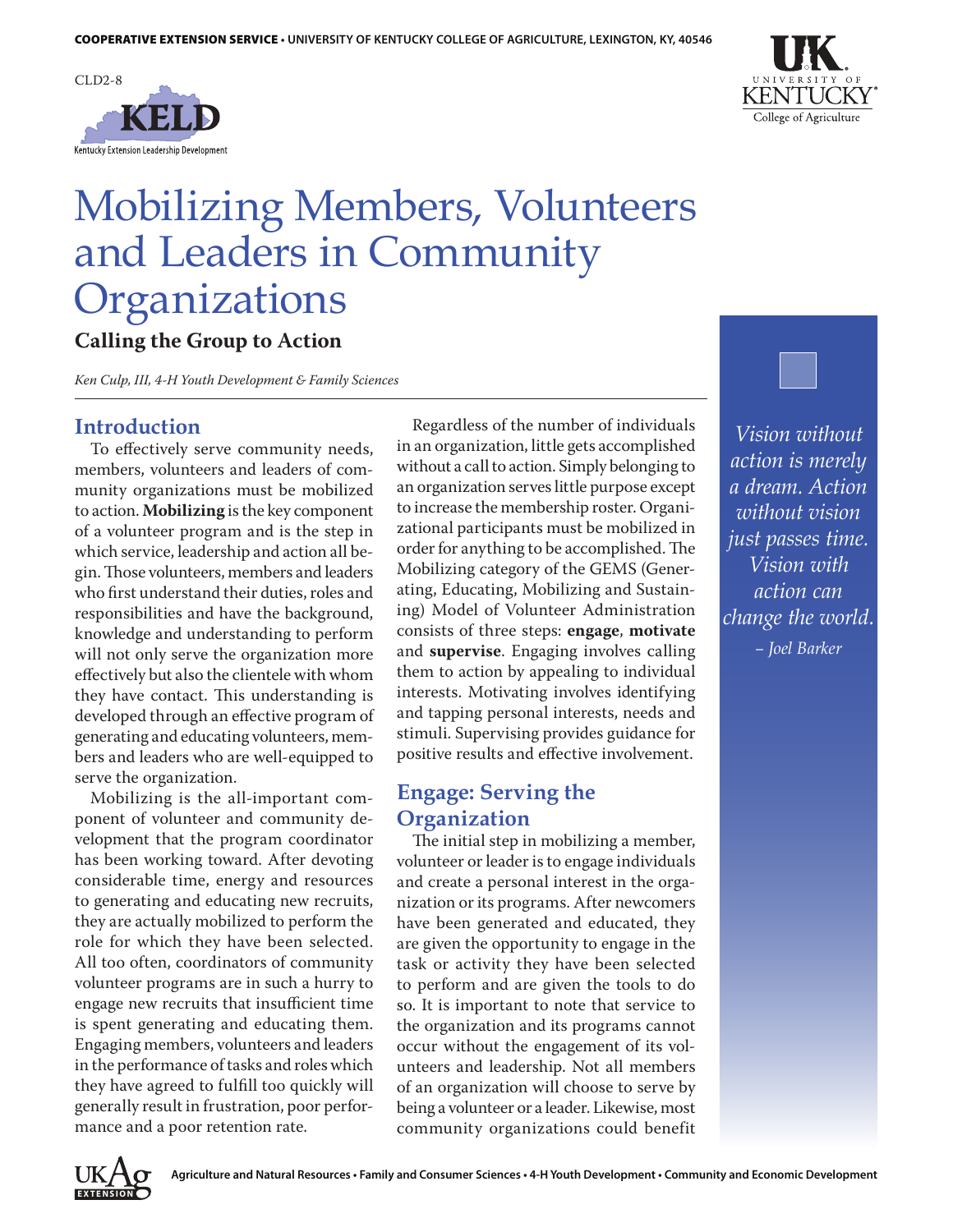by involving a broader cadre of volunteers rather than simply limiting the volunteer pool to the organization's membership.

Recruiting members, volunteers and leaders will be much easier and more effective if the following question is considered: "What roles or activities will engage new people in this organization or program?"

## **Motivate: Understanding Why We Do What We Do**

Individuals are motivated to participate in volunteer activities for a variety of reasons. Organizational leaders or administrators of volunteer programs should understand the motives that contribute to beginning, continuing and discontinuing volunteer service. Understanding what motivates individuals contributes to the success of recruitment initiatives. Understanding what keeps the people motivated helps the organizational leader and volunteer administrator enhance the experience of the individual and improves retention rates and longevity. Being aware of discontinuation motives allows the organizational leader or volunteer administrator to avoid them and contributes to retention. The relationship between volunteers and the organizations they serve is defined by two elements: individual motivation and the needs of the organization. The volunteer experience has the potential to satisfy the needs of the organization as well as the volunteer, leader and member and should account for the individual's motivation to serve.

Individuals serve an organization because they expect certain motivational needs to be met during the act of service. Clarifying the motives prompting involvement in an organization is one means of attempting to stimulate participation and involvement. Each service experience and engagement opportunity is accompanied by the individual's own expectations and

is precipitated by unique personal motivators. Determining these unique personal motivators and expectations can contribute to providing volunteers, members and leaders with a satisfactory and rewarding experience. Organizations encountering difficult volunteers, leaders or members often have not taken the time to identify the individual's motivation to serve. The result is an inappropriate placement.

The three categories of human motivation include **achievement**, **affiliation** and **power**. Achievement motives are those which influence individuals to take pride in accomplishments and have a desire to achieve excellence. Affiliation motives influence people to be most concerned about their relationships with other people or groups. Power motives drive a desire for control and influence. Achievement, affiliation and power motives are important determinants of performance and success in work and volunteer service for community organizations.

To determine which category of factors (achievement, affiliation or power) motivates you, consider the answers to the following questions:

- • "What type of service role do I prefer: Accomplishing a task, serving on a committee or being in charge of a group?"
- • "What type of recognition do I most prefer: Being recognized for my contributions and accomplishments, being recognized for belonging to and participating in the group, or being recognized for my leadership qualities?"

## **Supervise: Helping Others to Be Their Best**

The needs, skills and knowledge of the individual volunteer will demonstrate how much and how often supervision is needed. During the supervising phase, organizational leaders and volunteer administrators

*Understanding what motivates individuals contributes to the success of recruitment initiatives.*